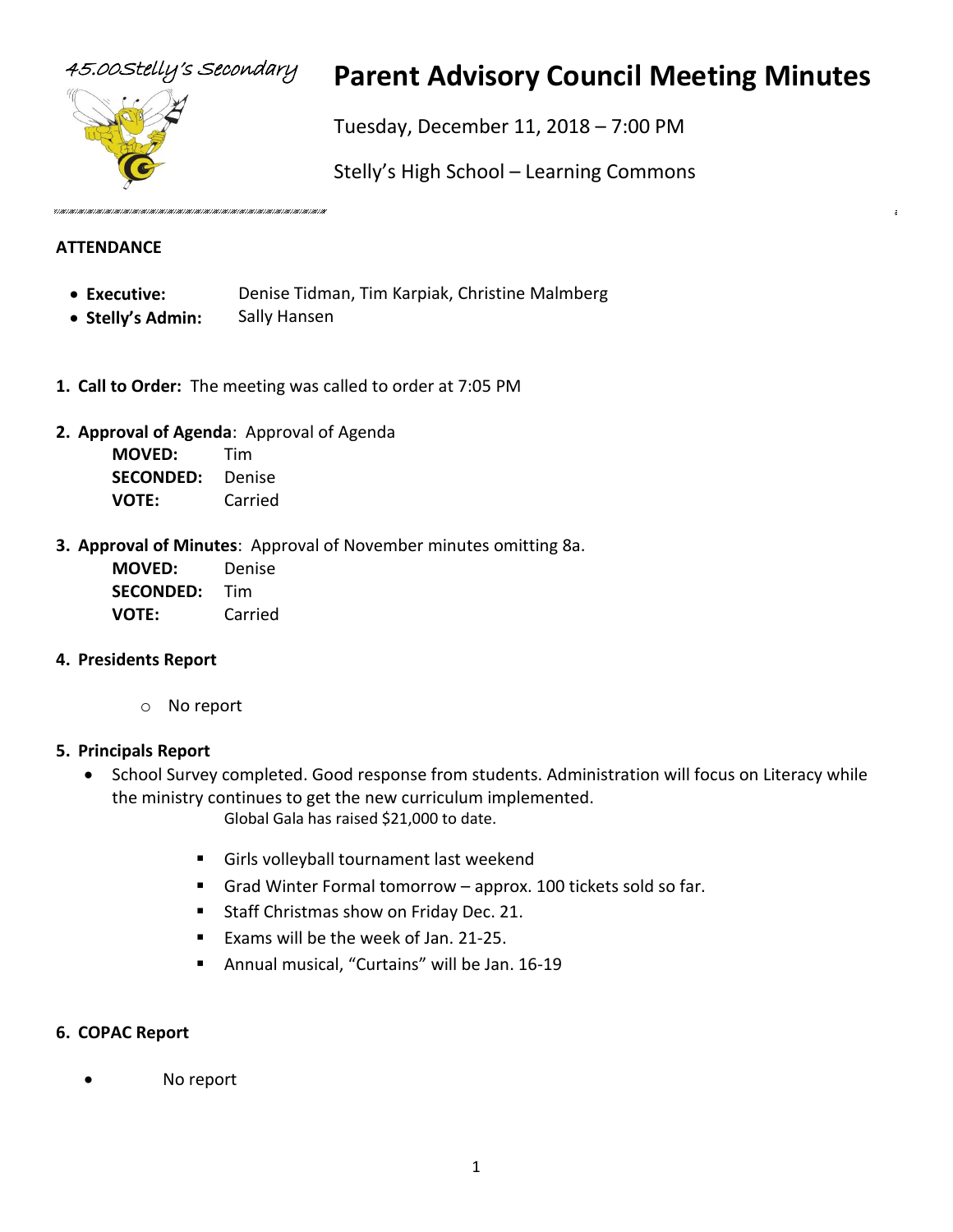#### **7. CPF Report**

• Opportunity to host French theater was discussed. Funding possibilities were also discussed.

#### **8. Treasurer Report**

- \$6585.34 in uncommitted funds in the general account. PAC optional fees have not been received yet.
- \$3284.21 in uncommitted funds in the gaming account.

#### **9. Funding Requests**

• \$910.00 plus GST for the French theater. Possibility of alternate funding to be determined MOVED: Denise SECONDED: Tim VOTE: Carried

 \$893.21 for Stage Proscenium lighting. MOVED: Denise SECONDED: Tim VOTE: Carried

\$1000.00 for Music Festival fees. MOVED: Tim SECONDED: Denise VOTE: Carried

\$500.00 for Marching Band banner and frame. MOVED: Tim SECONDED: Denise VOTE: Carried

\$500.00 for Music Award plaques and engraving. Request tabled in order to discuss requirement for other award plaques with Vice Principal.

\$2000.00 for Life Skills/Community Access Request tabled to allow Principal to discuss with Ms. Manning

\$300.00 for Indigenous Leadership – Art supplies Tabled until next meeting because the presenter was unable to attend.

#### **10. Old Business**:

No new business